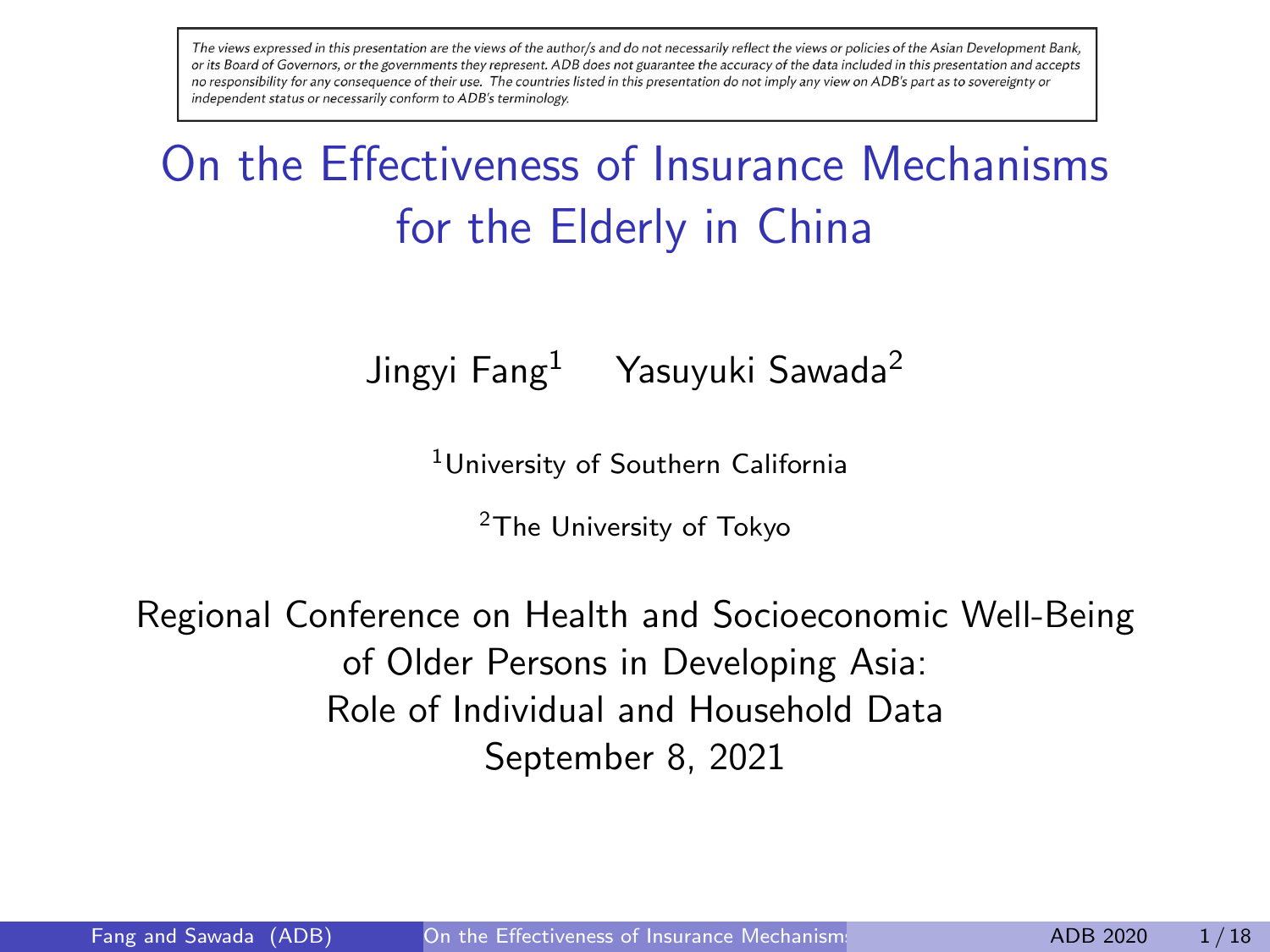### **Background**

- China has been aging at one of the fastest speeds around the globe (UN World Population Prospects, 2019)
- Yet, LTC and pension systems in China are still developing, making informal care and insurance critical (Hu, 2019).
- "What is the extent of sub-optimality of insurance mechanisms?"
- "Can the conventional test strategy, i.e., consumption smoothing across time and space (individuals), really tell efficiency of broad insurance?"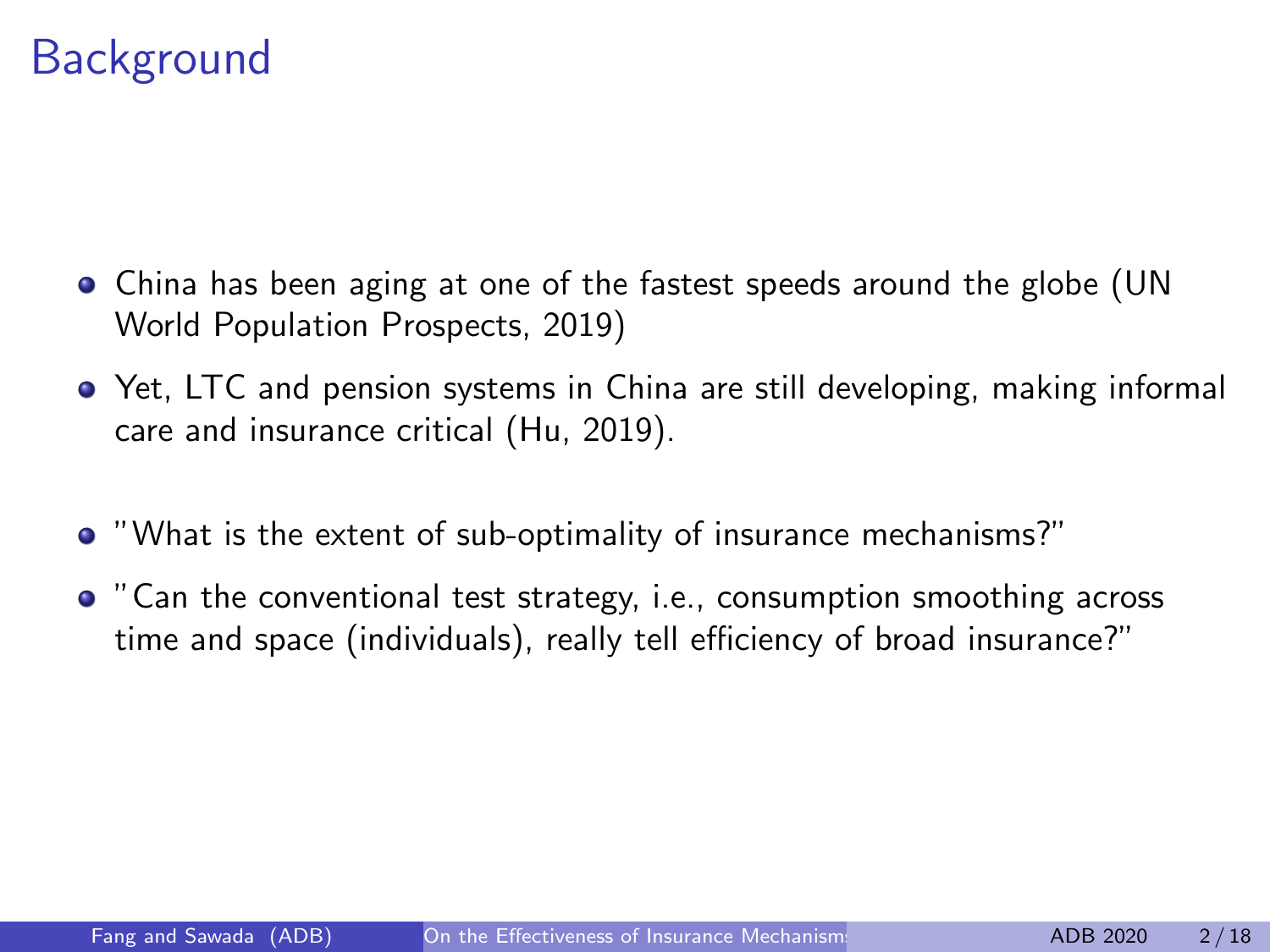### What do we do?

- To investigate effectiveness of insurance mechanisms against a variety of health shocks on well-being of the elderly (death of spouse; hospitalization; physical health deterioration; cognitive capacity deterioration)
- To perform the conventional consumption smoothing tests against health shocks
- To explore (self-insurance) mechanisms against health shocks
- To examine welfare impacts of consumption and self-insurance
- To check the (sub)optimality of insurance mechanisms
- (We believe the last two are novel)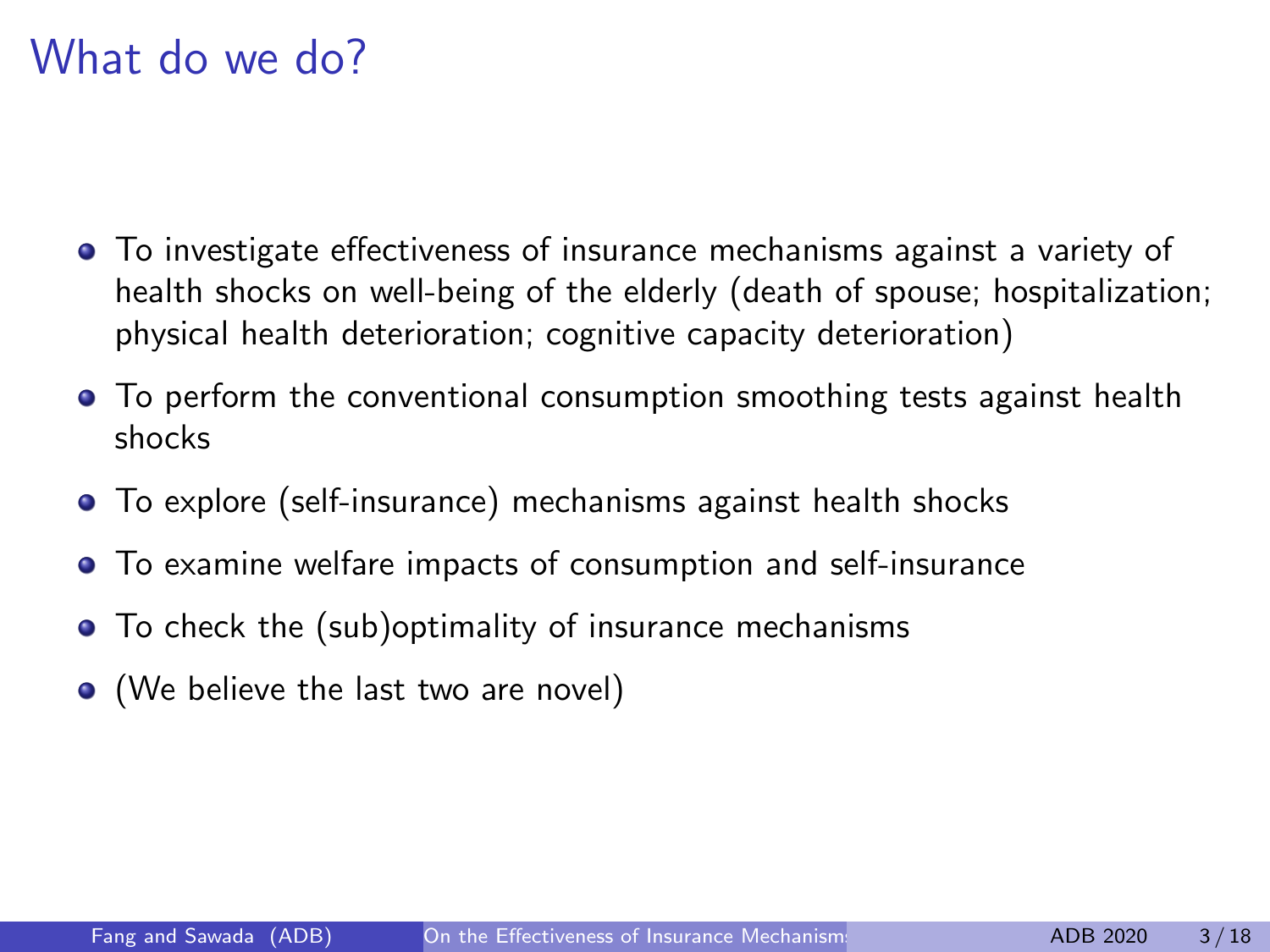## Related literature I

### **Potential needs of LTC**

Projection of future demand for and necessary public expenditure on LTC services under different assumptions (Wittenberg et al., 2006; Zeng et al., 2015; Chung et al., 2009; Lou et al., 2014; Hu, 2019)

### **•** Features of informal care givers and receivers

- Ichimura et al, 2017: The elderly in Korea is more depressed than those in Japan and China but economic and social supports soften depressive symptoms;
- Yuda and Lee 2016: In Japan, declining informal caregivers' health adversely affects care recipients' health;
- **•** Kim and Lim, 2014: In Korea, formal LTC is a substitute for informal care at the intensive margin, but not extensive margin;
- Kondo and Shigeoka, 2013: In Japan, introduction of Universal Health Coverage (UHC) substantially increased health care demand and utilization, necessitating the government's significant financial response to the surge in the health care expenditures;

### **•** Public transfers may crowd out private transfers, leading to weak net impacts

- Kim and Lim, 2014: Subsidy for formal LTC crowds out private spending;
- Finkelstein et al 2006, 2008, 2009, 2011: Crowding-out effect of medicaid; Oregon insurance experiment;
- Cox 1987; Cox et al 1998, 2004: When private transfers occur among altruistically linked network, the crowding out effect can be large.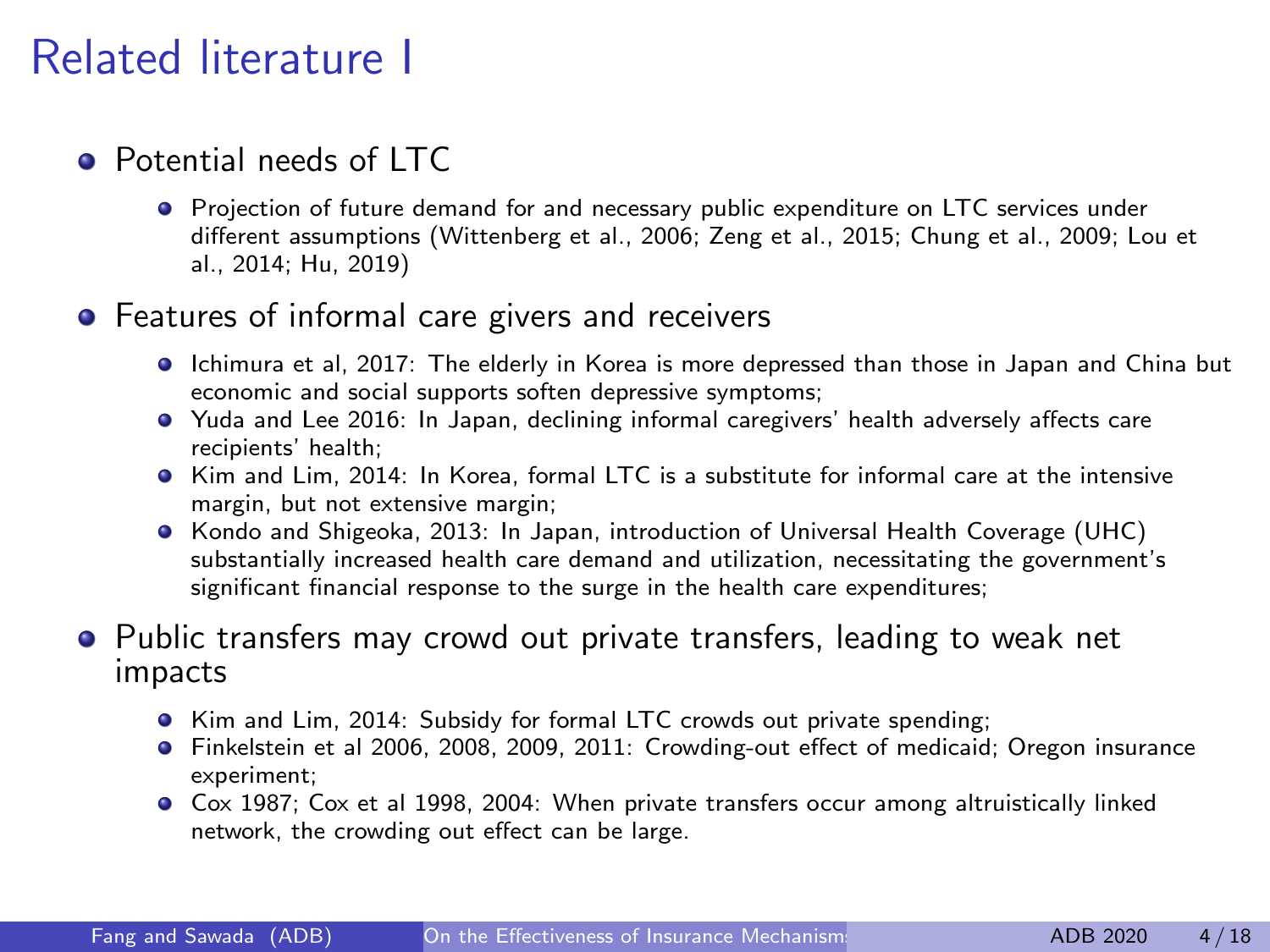## Related Literature II

### • Motives behind private transfers

- Altruism or warm-glow: Andreoni et al 1990, 2006, 2009; Engel, 2011; Kuroishi and Sawada, 2019
- Imrohoroglu and Zhao 2018; OCP increases the net saving rate in China; Overlapping Generation Model with altruism;
- One Child Policy (OCP) and private transfers in China
	- Cai et al 2006: Altruistic motive for transfers at low levels of income, and transfer response is not sufficient to fully cover shortfalls;
	- Cameron et al 2013: OCP makes children less competitive, trust-worthy, trust other people, and less risk-taking;
	- **•** Liu 2013: Quality-quantity trade-off;
- Overall consumption insurance mechanisms in intertemporal and cross-sectional dimensions (Zhang and Ogaki, 2004, JBES)
	- LC-PIH: Jappelli and Pistaferri, 2017 "Economics of Consumption: Theory and Evidence";
	- Complete consumption insurance or RSH: Mace, 1991 JPE, Cochrane, 1991 JPE, Townsend 1994 Econometrica; Hayashi et al., 1996 Econometrica; Ogaki and Zhang, 2001, Econometrica; Dubois et al. 2008 Econometrica; Attanasio and Pavoni 2011 Econometrica; Laczo, 2015, JEEA; Kinnan, 2020, JHR;
	- Welfare impacts of unemployment shock in the US and Indonesia: Chetty and Looney, 2006, 2007.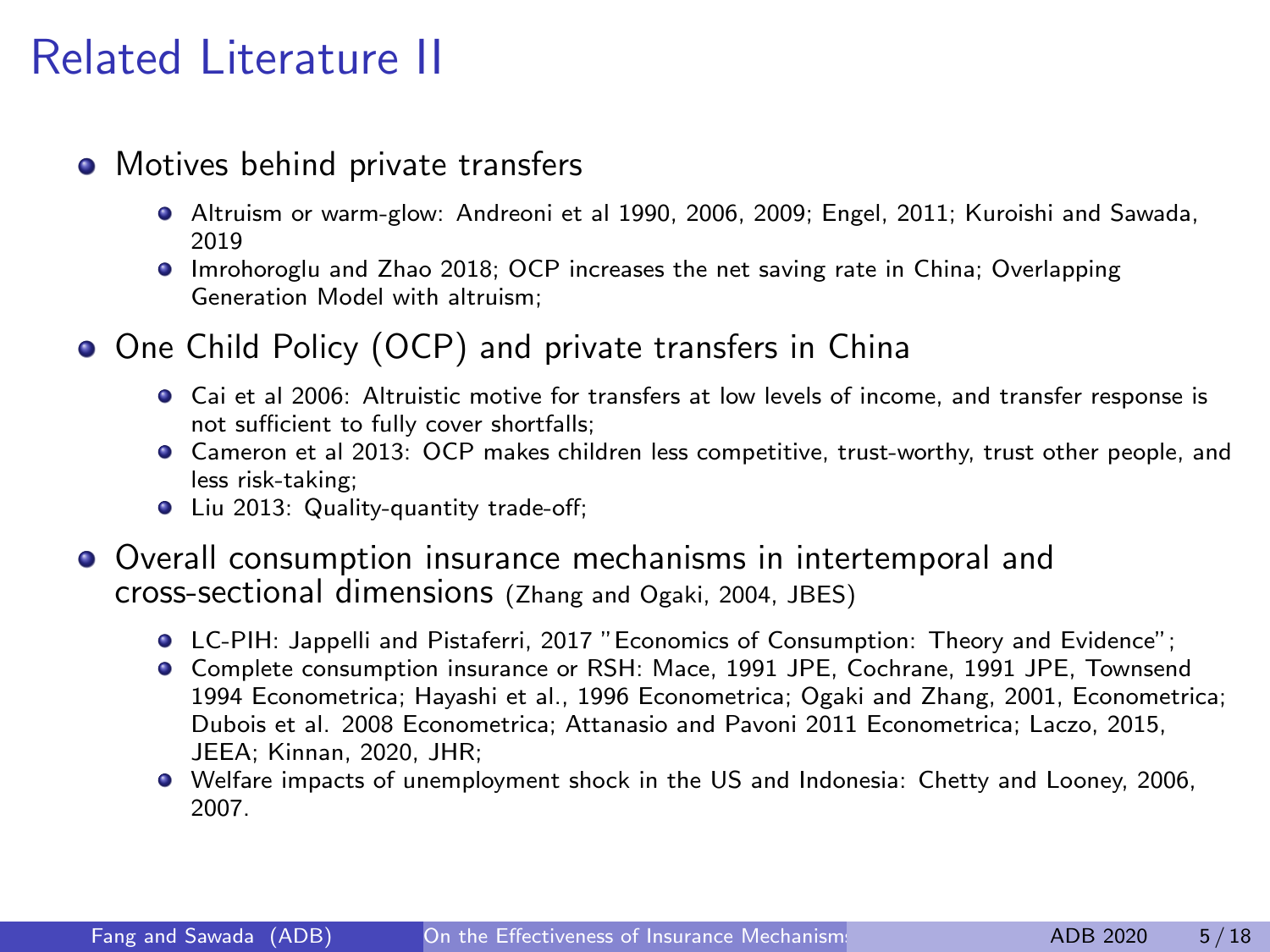### Data

The dataset we used is China Health and Retirement Longitudinal Study (CHARLS)

- A nationally representative panel of Chinese people above 45 years old. Baseline in 2011 including about 17,500 individuals in 150 counties and 450 villages, followed in 2013, 2015, and 2018.
- "HRS Family" data: The field data collecting and data structure is comparable to the Health and Retirement Study (HRS) in the U.S..
- CHARLS Harmonized data is available on <https://g2aging.org/>
- **o** Information used from CHARLS
	- Four waves data from 2011, 2013, 2015, and 2018 in 126 cities;
	- **·** Demographics:
	- **Income, consumption, saving, and borrowing:**
	- **O** Deterioration of health (death of spouse, etc.);
	- Subjective well-being and depression:
	- (Intergenerational contact, interaction, and financial transfer)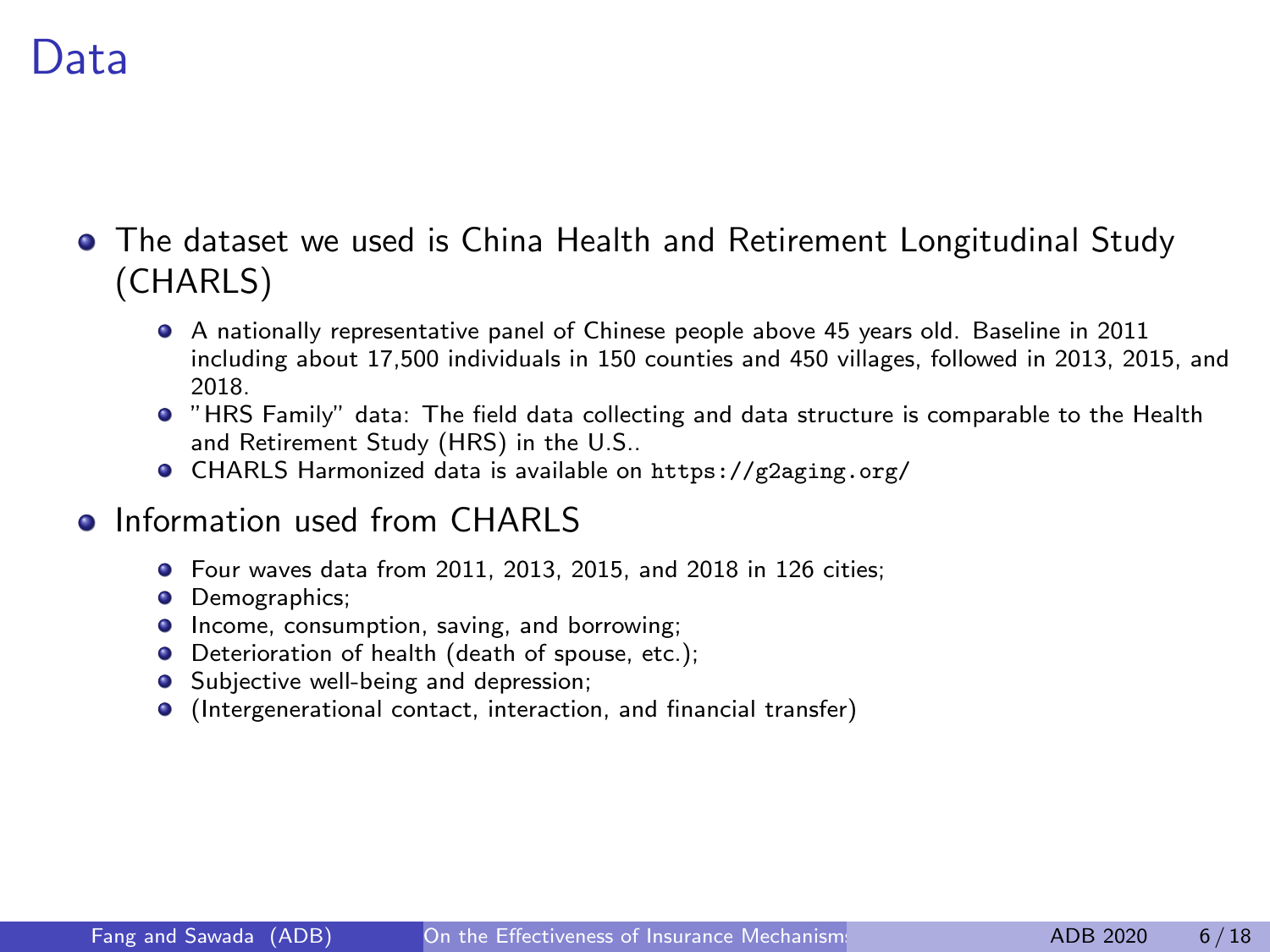### Overall Insurance Effectiveness in Two Popular Models

- LC-PIH and RSH: Both models reduce to a similar econometric model
	- With log-linearlization or CRRA utility, a consumption growth equation
	- "Variable addition tests" by including shock variables on RHS
- MODEL I: Life-Cycle Permanent Income Hypothesis (LC-PIH)
	- An individual's intertemporal utility maximization problem:

$$
\max \mathsf{E}_{t} \sum_{s=t}^{\infty} \left( \frac{1}{1+\delta} \right)^{s-t} U(c_{s})
$$
\n
$$
s.t \sum_{s=t}^{\infty} \left( \frac{1}{1+r} \right)^{s-t} (c_{s} - W_{s}) \leq A_{t}, A_{t} \text{ given}
$$

The consumption Euler equation as a necessary condition of LC-PIH. This is a condition of intertemporal consumption smoothing:

$$
U'(c_t) = \frac{1+r}{1+\delta} E_t U'(c_{t+1})
$$

With CRRA utility function, we obtain an estimable equation of consumption growth. LC-PIH implies  $\beta_1 = 0$ :

$$
\Delta \log c_{it} = \beta_0 + \beta_1 S_{it} + \delta_{city} + \delta_{year} + u_{it}
$$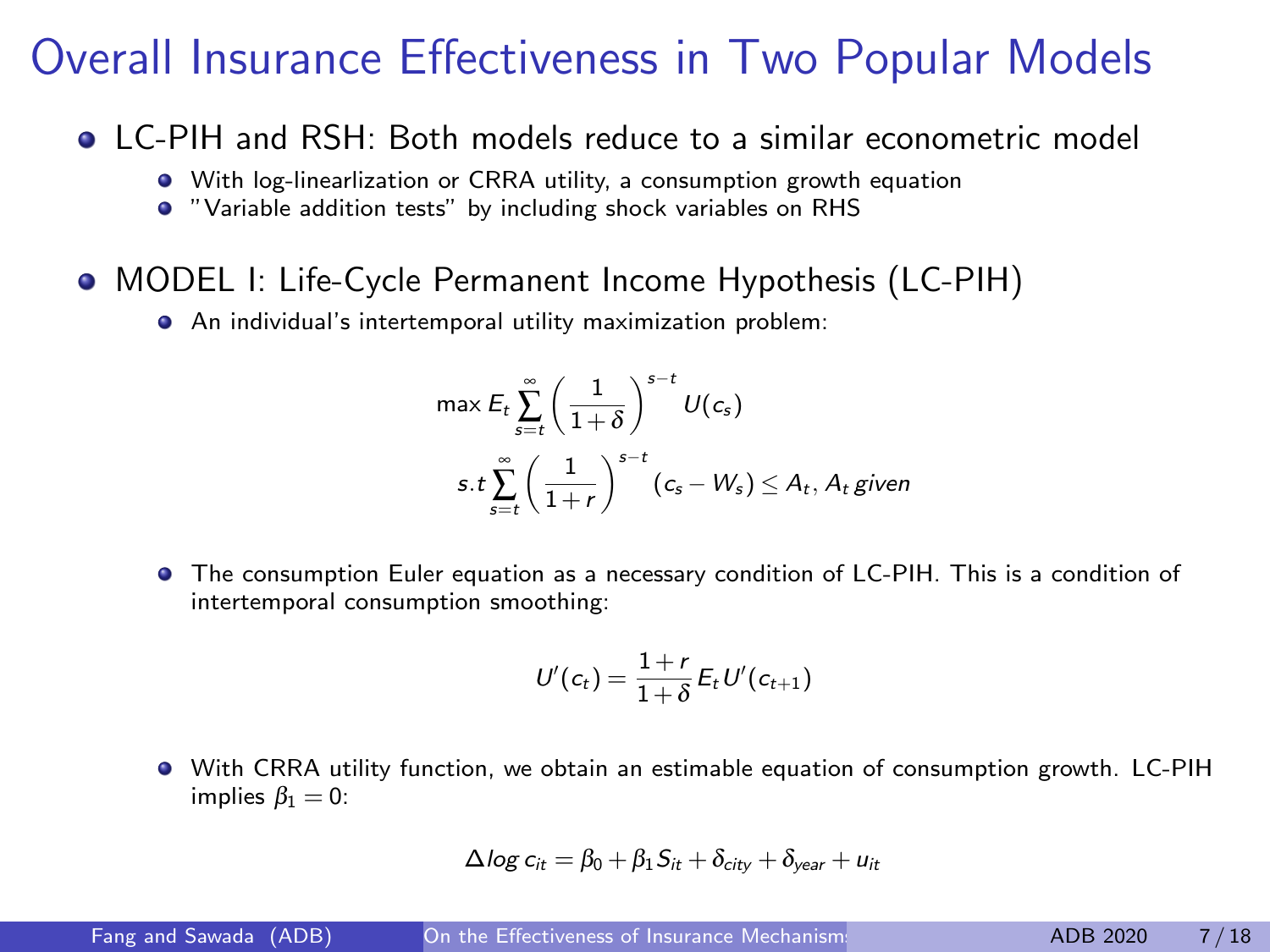### Overall Insurance Effectiveness in Two Popular Models

- MODEL II: Full Consumption Risk-Sharing Hypothesis (RSH)
	- Complete consumption risk-sharing within an insurance network with N members by a social planner problem:

$$
\max \sum_{j=i}^{N} \lambda^{j} E_{t} \sum_{s=t}^{\infty} \left(\frac{1}{1+\delta}\right)^{s-t} U(c_{js})
$$
  
s.t 
$$
\sum_{j=1}^{N} c_{js} \le \sum_{j=1}^{N} W_{js}, \forall s
$$

Cross-sectional marginal utility equalization as the necessary condition:

$$
\lambda^i U'(c_{it}) = \lambda^j U'(c_{jt})
$$

With CRRA utility function and city-specific insurance network, we obtain an estimable equation of consumption growth. RSH implies  $\beta_1^R=0$ :

$$
\Delta \log c_{it}^R = \beta_0^R + \beta_1^R S_{it} + \delta_{City}^R + \delta_{year}^R + u_{it}^R
$$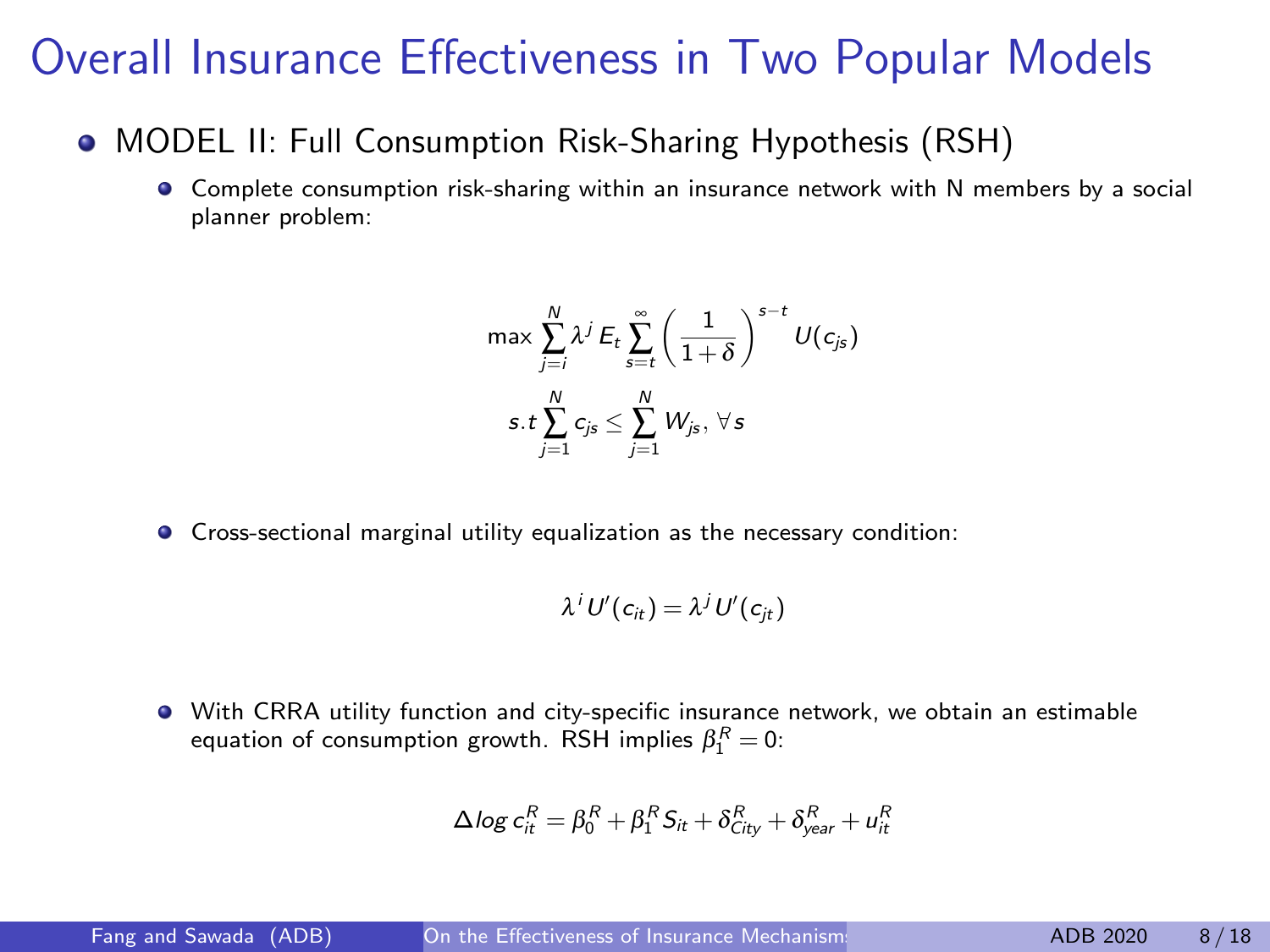## Definitions of variables

#### Health shock variables:

death spouse death of spouse within 2011, 2013, 2015, or 2018; inpatient hospitalization last year; dadl 6item worsening of Activity of Daily Lives (ADL): dmobility lower worsening lower body mobility; dmobility upper worsening upper body mobility; dmemory iword worsening of memory (word recalling); dmemory 7serial worsening of memory (7-serial number downward counting);

#### Outcome variables:

dlnconsumption<sub>-</sub>food  $log(c_{t+1}^{food}) - log(c_{t}^{food})$ 

- dlinconsumption<sub>-</sub>nofood  $log(c_{t+1}^{nonfood}) log(c_{t}^{nonfood})$ , communication fee, utilities, fuels, fee for housekeeper, local transportation, household items, and entertainment;
- dInconsumption\_other  $log(c_{t+1}^{other}) log(c_{t}^{other})$ , clothing and bedding, traveling, heating, furniture, education, medical, beauty, automobiles, electronics, property management fee;

lncash saving cash saving;

lndebt borrowing;

life dissatisfaction 5-scale subjective assessment of life (dis)satisfaction;

CESD 20-item scale CES-D depression score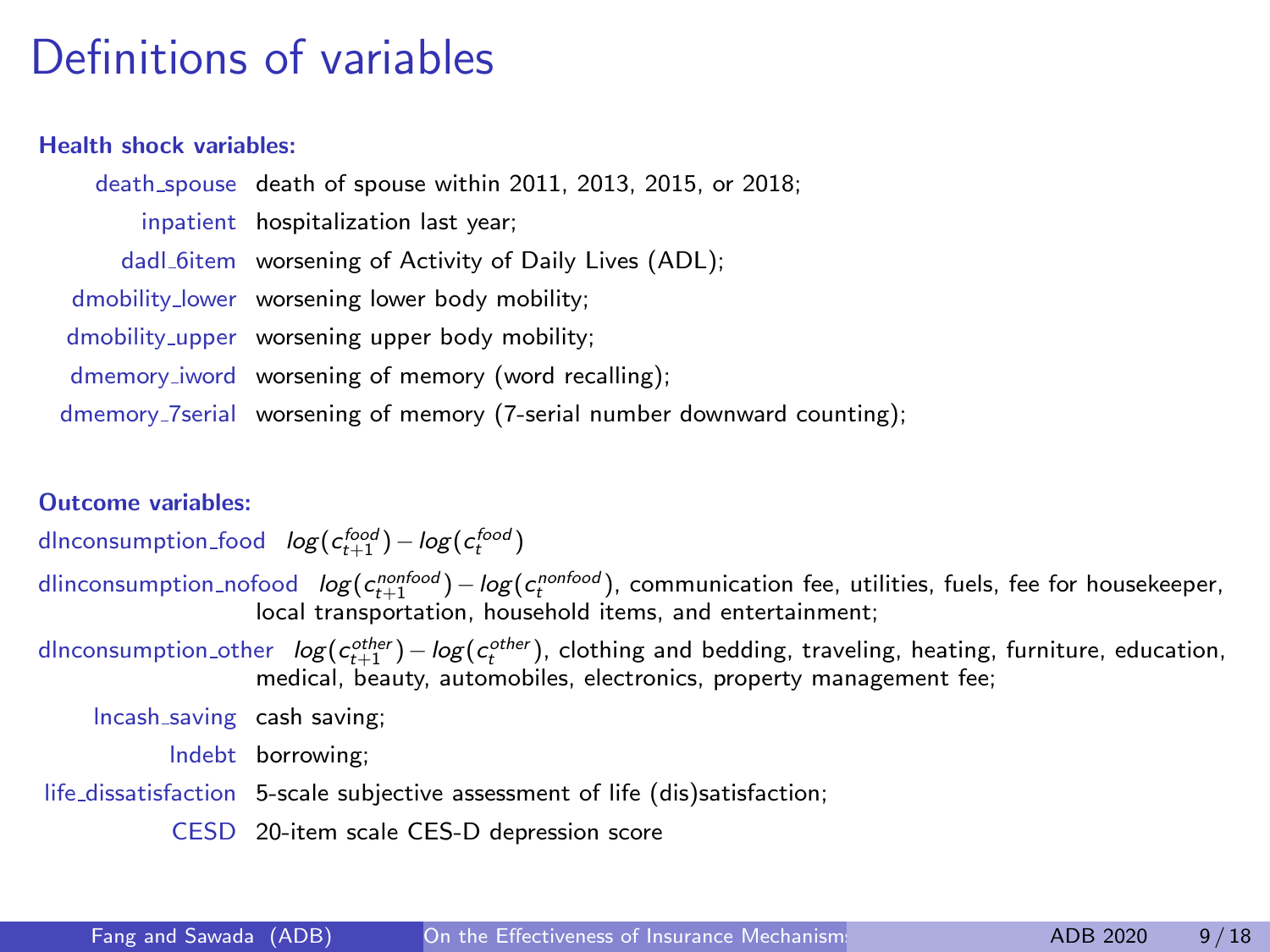# Consumption Smoothing Test Across Time and Space (Individuals)

|                 | (1)                       | (2)                   | (3)                  | (4)                  |  |
|-----------------|---------------------------|-----------------------|----------------------|----------------------|--|
| VARIABLES       | dlnconsumption_food       | dlnconsumption_nofood | dlnconsumption_other | dlnexp_inpatient_oop |  |
|                 |                           |                       |                      |                      |  |
| death_spouse    | $-0.351***$<br>$-0.167**$ |                       | $-0.341**$           | 0.130                |  |
|                 |                           |                       |                      |                      |  |
|                 | (0.112)                   | (0.0794)              | (0.151)              | (0.144)              |  |
| inpatient       | $-0.0163$                 | 0.0365                | $0.491***$           | $6.430***$           |  |
|                 | (0.0399)                  | (0.0243)              | (0.0497)             | (0.136)              |  |
| dadl_6item      | 0.00808                   | 0.0112                | 0.0292               | $0.121***$           |  |
|                 | (0.0184)                  | (0.0121)              | (0.0239)             | (0.0440)             |  |
| dmobility_lower | 0.00542                   | 0.0102                | $0.0563***$          | $-0.0494$            |  |
|                 | (0.0173)                  | (0.00839)             | (0.0171)             | (0.0465)             |  |
| dmobility_upper | $-0.0415$                 | $-0.0125$             | $-0.0383$            | 0.0539               |  |
|                 | (0.0278)                  | (0.0146)              | (0.0273)             | (0.0448)             |  |
| dmemory_iword   | $0.0332*$                 | $0.0178***$           | $0.0338***$          | $-0.0125$            |  |
|                 | (0.0184)                  | (0.00512)             | (0.0119)             | (0.0102)             |  |
| dmemory_7serial | 0.00118                   | 0.00375               | 0.0160               | $-0.00257$           |  |
|                 | (0.00869)                 | (0.00408)             | (0.0108)             | (0.0135)             |  |
| Constant        | $1.136***$                | $0.553***$            | 0.0353               | 0.645                |  |
|                 | (0.245)                   | (0.109)               | (0.229)              | (0.451)              |  |
| City&Year FE    |                           |                       |                      |                      |  |
| Controls        |                           |                       |                      |                      |  |
| Observations    | 21,720                    | 23,459                | 23,266               | 28,693               |  |
| R-squared       | 0.053                     | 0.021                 | 0.017                | 0.308                |  |

Robust standard errors in parentheses

\*\*\*  $p<0.01$ , \*\*  $p<0.05$ , \*  $p<0.1$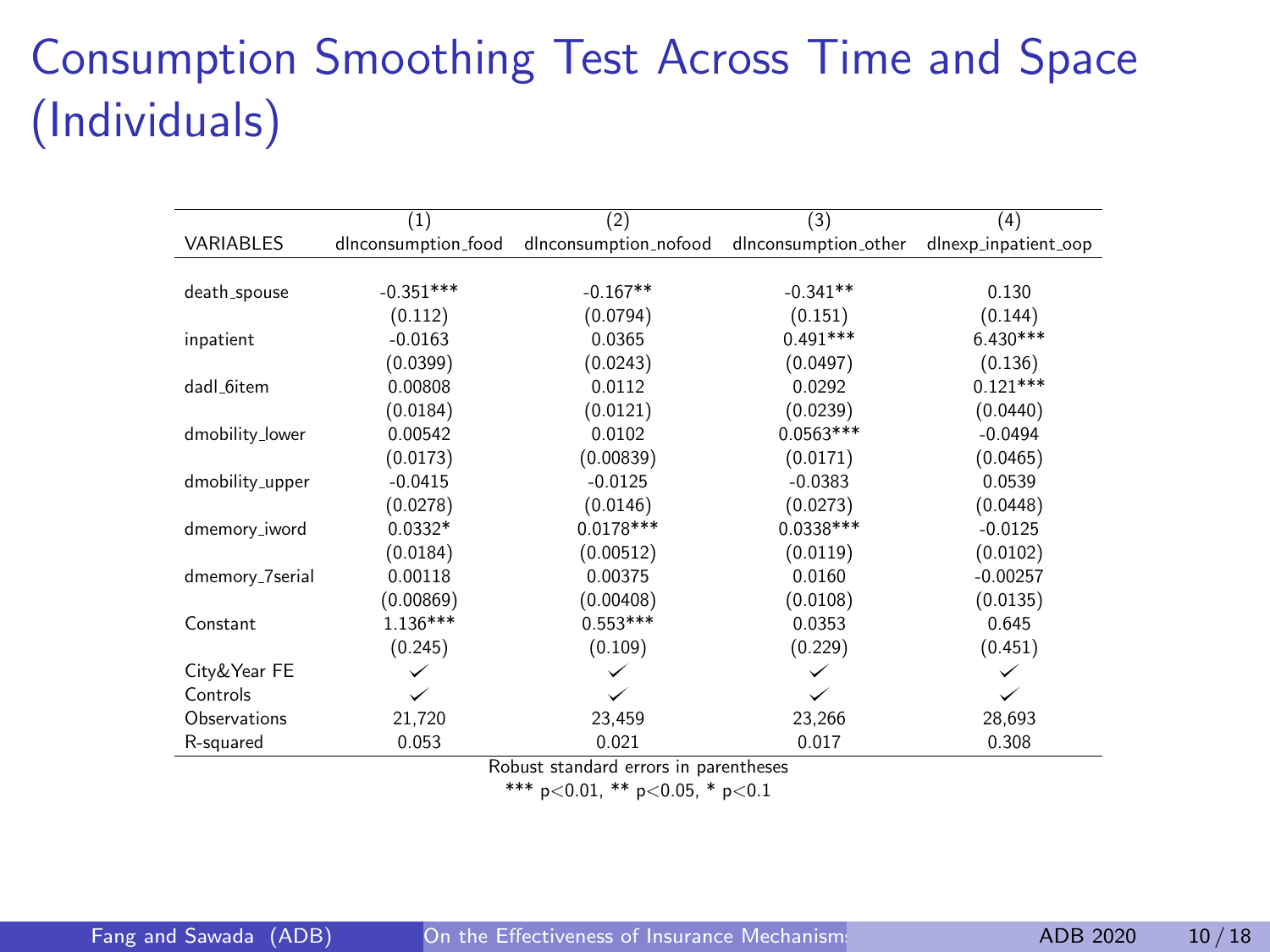## Insurance Mechanisms Identified by Health-Shock Coping Behavior

An individual's intertemporal budget constraints (consumption equals income minus saving):  $c_{it} = v_{it} - s_{it}$ . From this, we can derive consumption "finance" equation approximately:

$$
\Delta \log c_{it} = \Delta \log y_{it} - \Delta \log (s_{it}/y_{it}).
$$

The RHS is a collection of private transfers, public transfers, and dissavings which finance consumption changes. With the consumption growth equation of LC-PIH and RSH, we can derive coping mechanism equations:

$$
Y_{it}^k = \beta_0^k + \beta_1^k S_{it} + \beta_2^k X_{it} + \delta_{city}^k + \delta_{year}^k + \varepsilon_{it}^k
$$

- $Y_{it}^k$  A coping mechanism k which collectively finance consumption growth (particularly, saving and borrowing)
- $S_{ik}$  Shock variables
- $X_{it}$  Demographics and family controls.
- $\delta_{it}$  Region and time fixed effects.
- $\varepsilon_{it}$  Idiosyncratic error.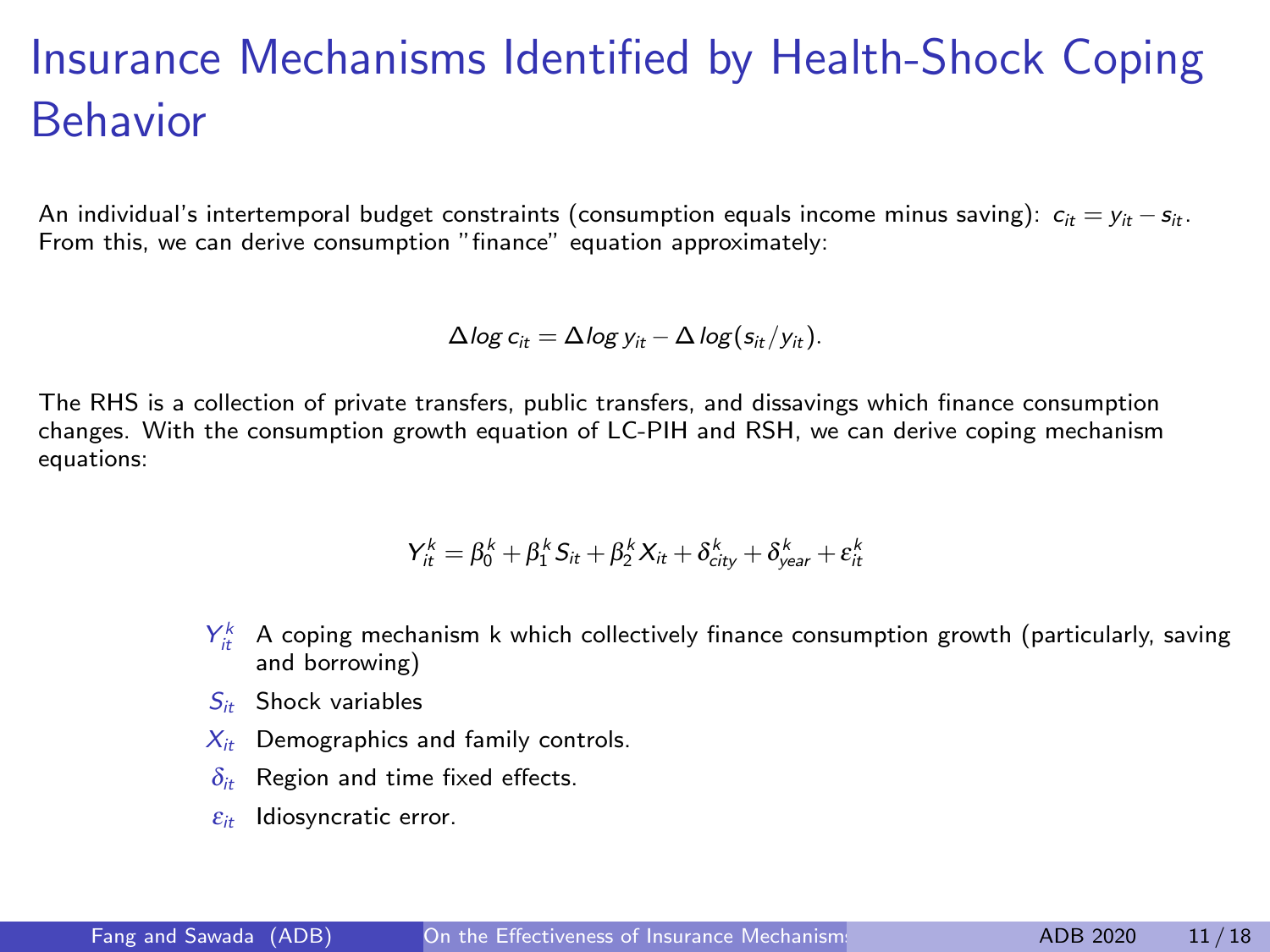### Coping Behavior: Dissaving (left) and Borrowing (right)

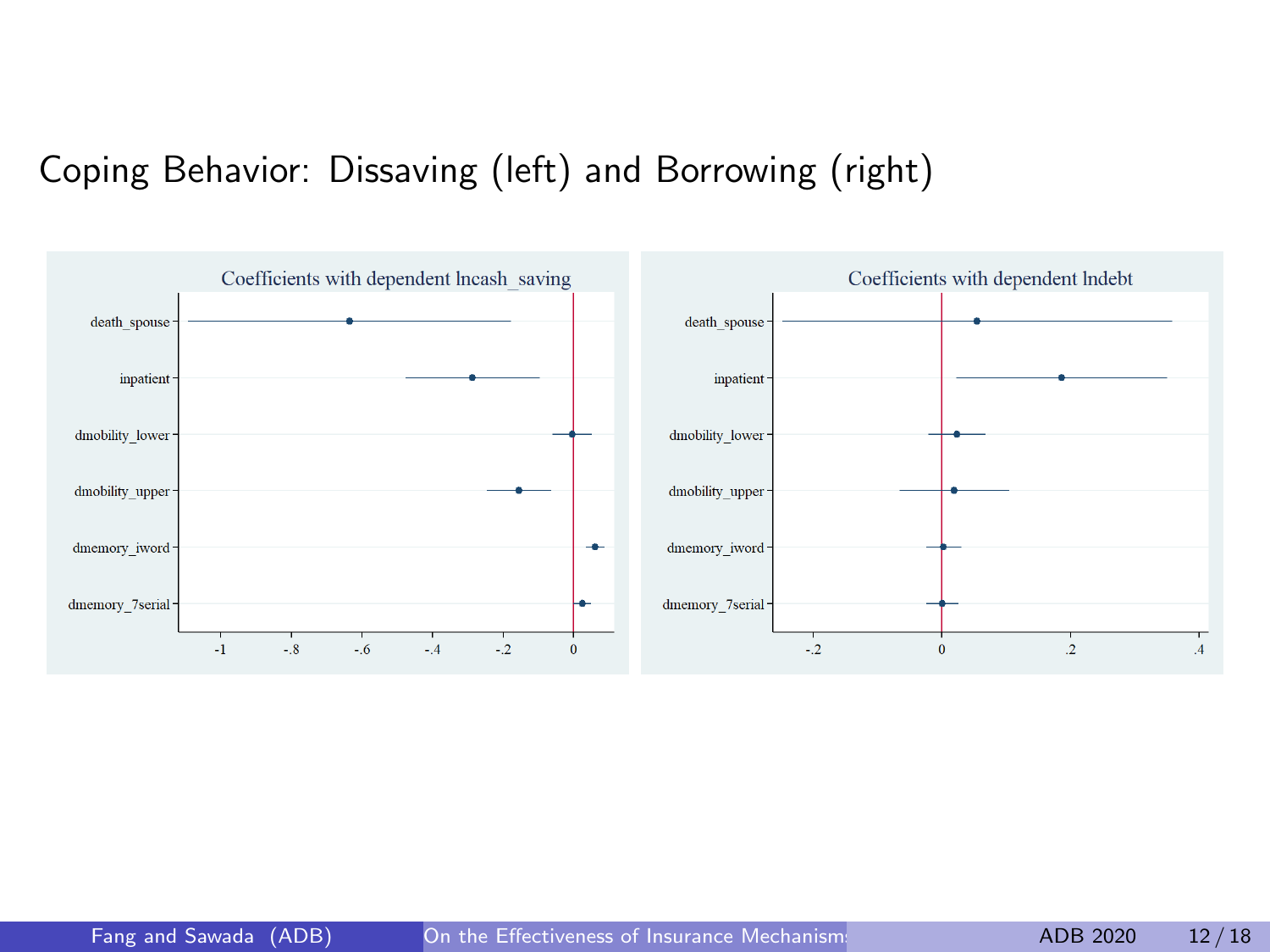### Overall Welfare Impacts

We follow Chetty & Looney (2006) to postulate welfare function (utility from consumption minus disutility from dissaving and borrowing):

$$
W(c,\Delta s,\Delta d)=\alpha_1 \log(c^{food})+\alpha_2 \log(c^{nonfood})+\alpha3 \log(c^{other})+\eta_1 \Delta s+\eta_2 \Delta d+\epsilon, \hspace{1.5cm} (1)
$$

|                      | $\overline{(1)}$     | (2)                  | (3)                  | (4)         | (5)         | (6)         |
|----------------------|----------------------|----------------------|----------------------|-------------|-------------|-------------|
| VARIABLES            | life_dissatisfaction | life_dissatisfaction | life_dissatisfaction | CESD        | CESD        | CESD        |
| Inconsumption food   | $-0.021***$          | $-0.020***$          | $-0.023***$          | $-0.309***$ | $-0.303***$ | $-0.241***$ |
|                      | (0.006)              | (0.006)              | (0.006)              | (0.052)     | (0.052)     | (0.051)     |
| Inconsumption_nofood | $-0.037***$          | $-0.037***$          | $-0.046***$          | $-0.385***$ | $-0.384***$ | $-0.280***$ |
|                      | (0.009)              | (0.009)              | (0.010)              | (0.071)     | (0.071)     | (0.070)     |
| Inconsumption other  | $0.013***$           | $0.013***$           | $0.013***$           | $0.145***$  | $0.147***$  | $0.185***$  |
|                      | (0.004)              | (0.004)              | (0.004)              | (0.033)     | (0.033)     | (0.033)     |
| dlncash_saving       |                      | $-0.004**$           | $-0.004**$           |             | $-0.043***$ | $-0.029**$  |
|                      |                      | (0.002)              | (0.002)              |             | (0.014)     | (0.014)     |
| dIndebt              |                      | 0.001                | 0.001                |             | 0.018       | 0.018       |
|                      |                      | (0.002)              | (0.002)              |             | (0.012)     | (0.011)     |
| City&Year FE         |                      |                      |                      |             |             |             |
| Controls             |                      |                      |                      |             |             |             |
| Observations         | 15.880               | 15.880               | 15.880               | 15.880      | 15.880      | 15.880      |
| R-squared            | 0.076                | 0.077                | 0.082                | 0.095       | 0.096       | 0.139       |

Welfare impacts of consumption, saving, and borrowing

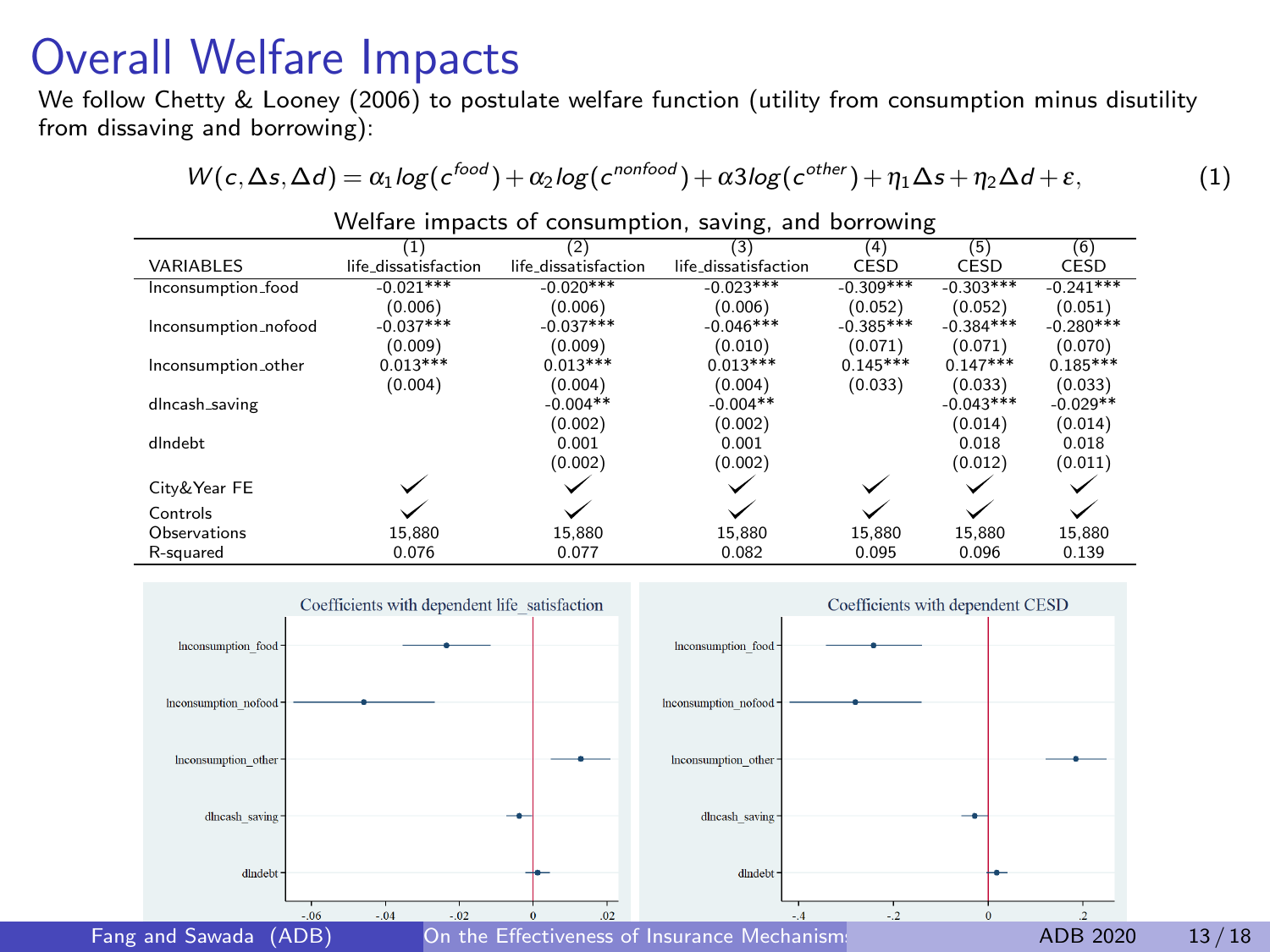# Coping Behavior: Rural (left) vs. Urban (right)



The effects of negative health shocks on saving



The effects of negative health shocks on debts (borrowing)

Fang and Sawada (ADB) On the Effectiveness of Insurance Mechanisms for the ADB 2020 14/18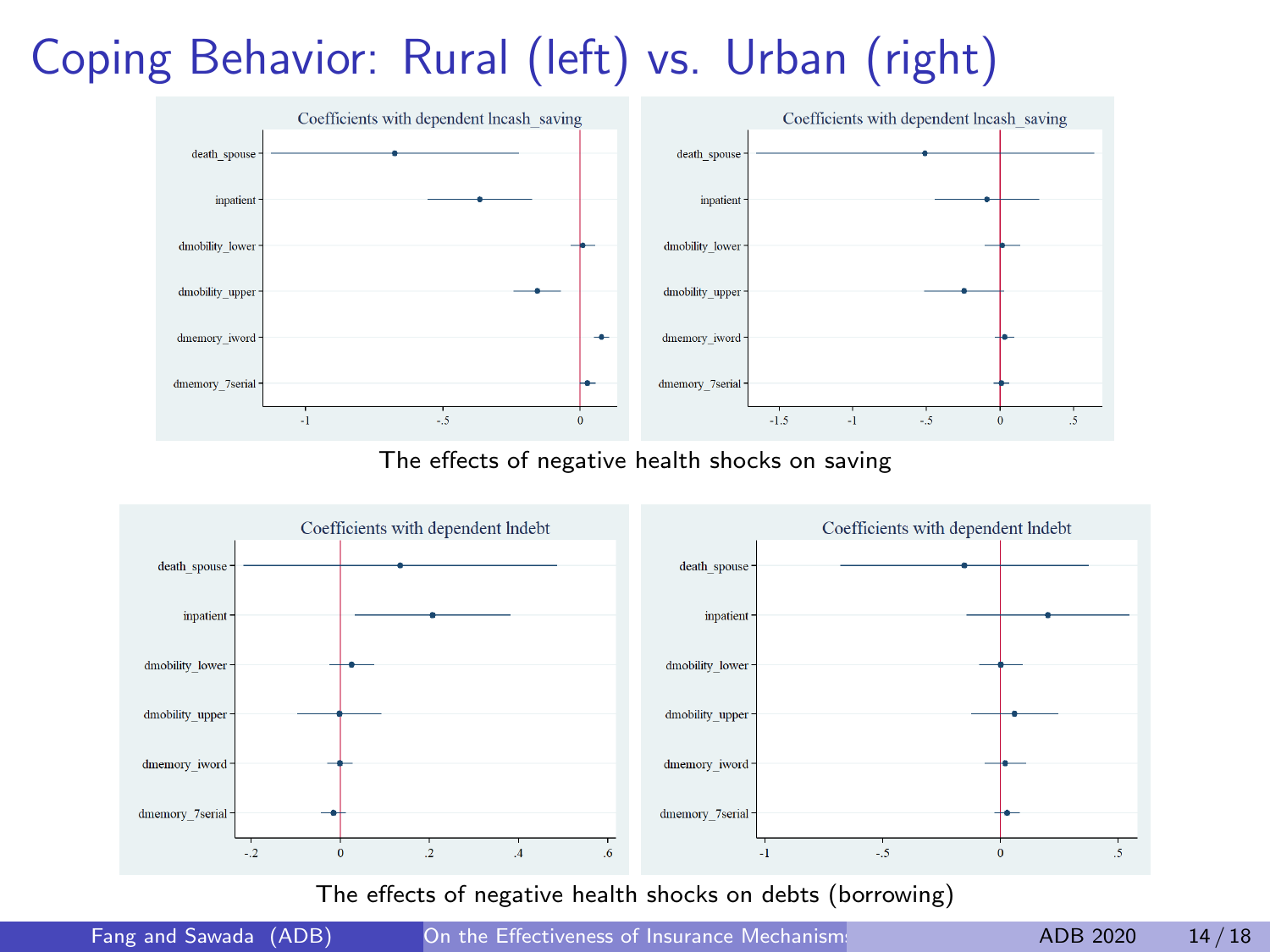## Overall Welfare Impacts: Rural vs. Urban



Rural (left) vs. urban (right) negative shocks on life satisfaction (consumption)



Rural (left) vs. urban (right) negative shocks on life satisfaction (savings)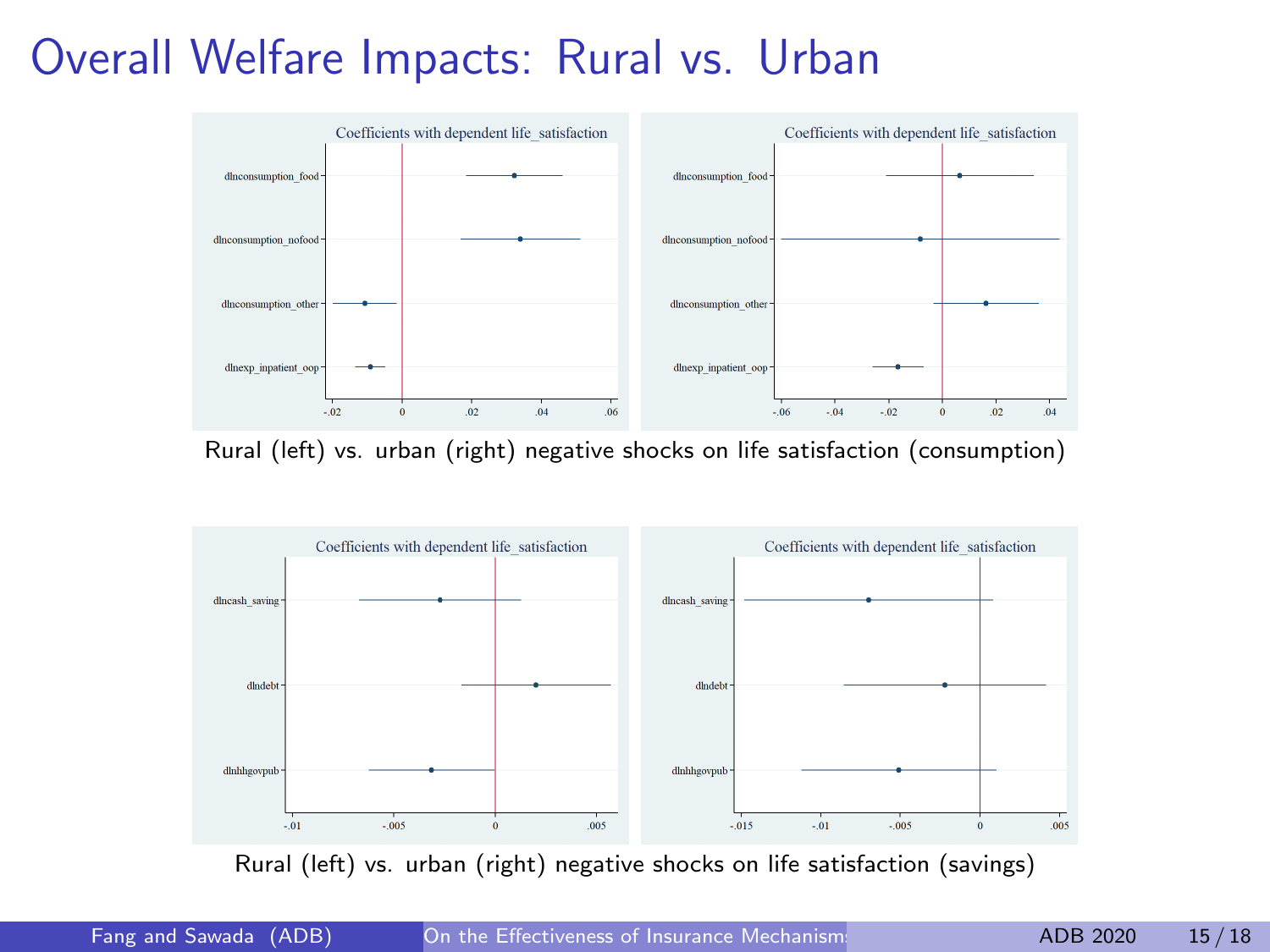## Optimality of Social Insurance

- We follow Chetty and Rooney (2007) to check optimality of insurance
- Marginal welfare gain from getting access to formal insurance mechanism:  $\Delta W = \gamma \Delta c/c$  where  $\gamma$  is coeff of RRA.
- Employ Ogaki and Zang (2001) DRR utility function:  $\frac{(c-a)^{1-\alpha}}{1-\alpha}$  $1-\alpha$

• Then 
$$
\gamma = \alpha \frac{c^{1-\alpha}}{c-a}
$$

- Welfare:  $W(c,\Delta s,\Delta d)=\frac{(c-a)^{1-\alpha}}{1-\alpha}+\eta_1\Delta s+\eta_2\Delta d$ ,  $\eta_1>0,\eta_2<0, \ \alpha\geq 1$ .
- Theoretically speaking (Chetty and Rooney, 2006), each individual will select the following optimal consumption growth path when encountering a health shock:  $\Delta c/c = 1 - \frac{\theta + a}{1 + a}$  where  $\theta = - \eta_1^{-1/\alpha}$  or  $\theta = \eta_2^{-1/\alpha}$ .
- Observed consumption smoothing against a health shock can be attributed to large value of  $\theta$  which can be caused either by:
	- **S** Small welfare cost of utilizing risk coping via dissaving or borrowing with small  $\eta_1$  or  $\eta_2$ .
	- **•** Large  $\alpha$  or large RRA (γ) can also make smaller consumption growth. The marginal welfare gain from getting access to formal insurance mechanism, i.e.,  $\bar \Delta W = \gamma \Delta c/c = \bar \gamma (1- \frac{\theta + a}{1+a})$  can still be substantial despite small consumption growth.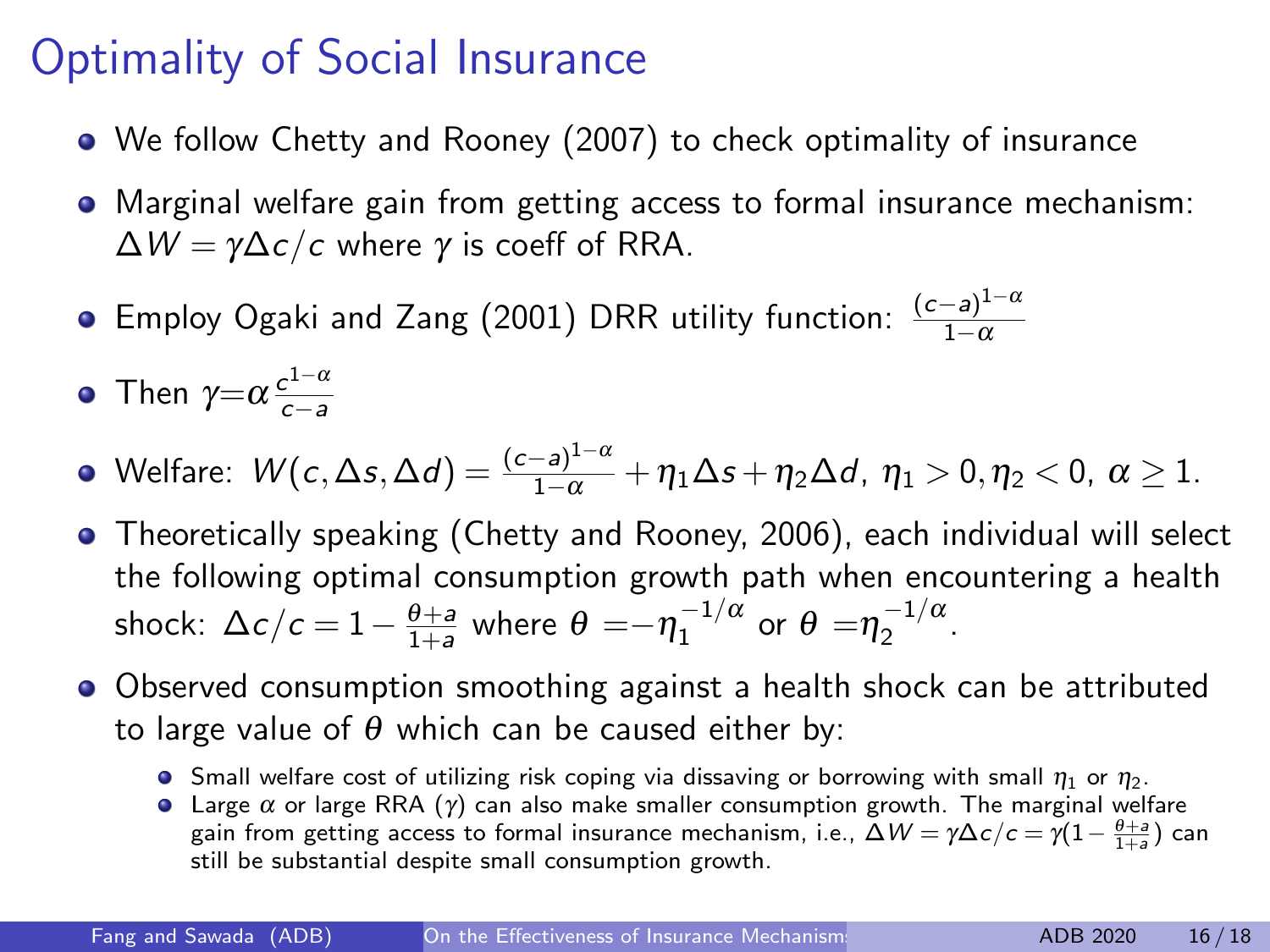# Quantitative Assessment of Welfare Losses due to the Lack of Social Insurance



Welfare loss due to the use of debt (left) and dissavings (right) to cope with health shocks